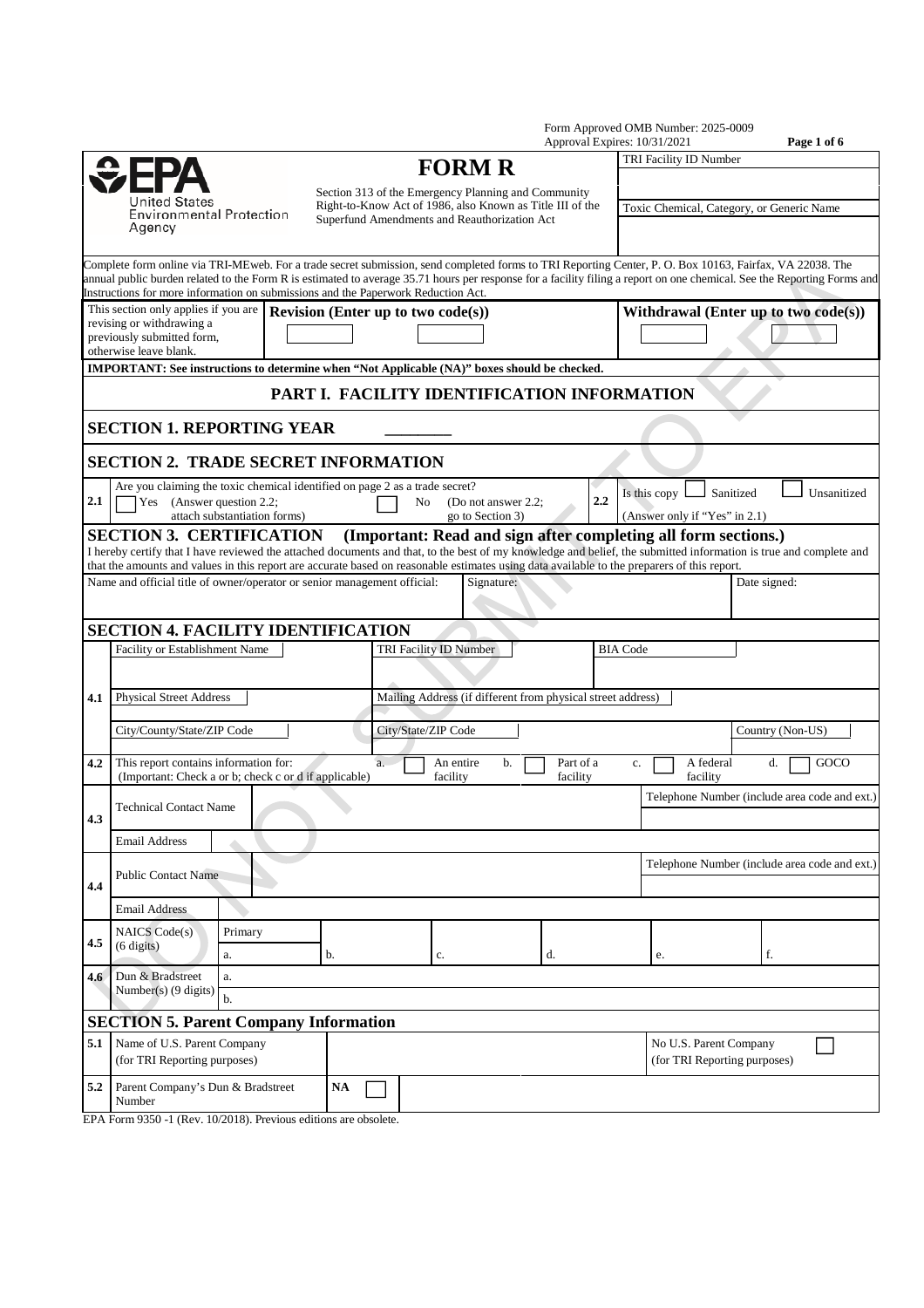|                               |                                                                                                                                        |                                                                                           |                                                       |                                                                                                                                                    | Form Approved OMB Number: 2025-0009<br>Approval Expires: 10/31/2021                 | Page 2 of 6                                                 |  |  |  |  |
|-------------------------------|----------------------------------------------------------------------------------------------------------------------------------------|-------------------------------------------------------------------------------------------|-------------------------------------------------------|----------------------------------------------------------------------------------------------------------------------------------------------------|-------------------------------------------------------------------------------------|-------------------------------------------------------------|--|--|--|--|
|                               |                                                                                                                                        |                                                                                           | <b>FORM R</b>                                         |                                                                                                                                                    | TRI Facility ID Number                                                              |                                                             |  |  |  |  |
|                               |                                                                                                                                        |                                                                                           |                                                       |                                                                                                                                                    |                                                                                     |                                                             |  |  |  |  |
|                               |                                                                                                                                        |                                                                                           |                                                       | Part II. CHEMICAL-SPECIFIC INFORMATION                                                                                                             |                                                                                     | Toxic Chemical, Category, or Generic Name                   |  |  |  |  |
|                               | <b>SECTION 1. TOXIC CHEMICAL IDENTITY</b>                                                                                              |                                                                                           |                                                       | (Important: DO NOT complete this section if you are reporting a mixture component in Section 2 below.)                                             |                                                                                     |                                                             |  |  |  |  |
| $1.1\,$                       |                                                                                                                                        |                                                                                           |                                                       | CAS Number (Important: Enter only one number exactly as it appears on the Section 313 list. Enter category code if reporting a chemical category.) |                                                                                     |                                                             |  |  |  |  |
|                               |                                                                                                                                        |                                                                                           |                                                       |                                                                                                                                                    |                                                                                     |                                                             |  |  |  |  |
| 1.2                           | Toxic Chemical or Chemical Category Name (Important: Enter only one name exactly as it appears on the Section 313 list.)               |                                                                                           |                                                       |                                                                                                                                                    |                                                                                     |                                                             |  |  |  |  |
| 1.3                           |                                                                                                                                        |                                                                                           |                                                       | Generic Chemical Name (Important: Complete only if Part I, Section 2.1 is checked "Yes". Generic Name must be structurally descriptive.)           |                                                                                     |                                                             |  |  |  |  |
|                               |                                                                                                                                        |                                                                                           |                                                       |                                                                                                                                                    |                                                                                     |                                                             |  |  |  |  |
|                               | <b>SECTION 2. MIXTURE COMPONENT IDENTITY</b>                                                                                           |                                                                                           |                                                       | (Important: DO NOT complete this section if you completed Section 1.)                                                                              |                                                                                     |                                                             |  |  |  |  |
| 2.1                           |                                                                                                                                        |                                                                                           |                                                       | Generic Chemical Name Provided by Supplier (Important: Maximum of 70 characters, including numbers, letters, spaces, and punctuation.)             |                                                                                     |                                                             |  |  |  |  |
|                               |                                                                                                                                        |                                                                                           |                                                       |                                                                                                                                                    |                                                                                     |                                                             |  |  |  |  |
|                               | (Important: Check all that apply.)                                                                                                     |                                                                                           |                                                       | <b>SECTION 3. ACTIVITIES AND USES OF THE TOXIC CHEMICAL AT THE FACILITY</b>                                                                        |                                                                                     |                                                             |  |  |  |  |
| 3.1                           | Manufacture the toxic<br>chemical:                                                                                                     | 3.2                                                                                       | Process the toxic chemical:                           | 3.3                                                                                                                                                | Otherwise use the toxic chemical:                                                   |                                                             |  |  |  |  |
|                               | a. $\Box$ Produce b. $\Box$ Import                                                                                                     |                                                                                           |                                                       |                                                                                                                                                    |                                                                                     |                                                             |  |  |  |  |
| d. $\Box$<br>f. $\vert \vert$ | If Produce or Import<br>c. $\Box$ For on-site use/processing b.<br>For sale/distribution<br>e. $\Box$ As a byproduct<br>As an impurity | As a reactant<br>a.<br>c.<br>Repackaging<br>d.<br>As an impurity<br>e.<br>Recycling<br>f. | As a formulation component<br>As an article component | Enter 4-digit a. D<br>code(s) from<br>instruction<br>$\mathbf{b}$ . $\vert \vert$<br>package<br>c. $\vert \vert$                                   | As a chemical<br>processing aid<br>As a manufacturing aid<br>Ancillary or other use | Enter 4-digit<br>code(s) from<br>instruction<br>package     |  |  |  |  |
|                               | <b>CALENDAR YEAR</b>                                                                                                                   |                                                                                           |                                                       | SECTION 4. MAXIMUM AMOUNT OF THE TOXIC CHEMICAL ON-SITE AT ANY TIME DURING THE                                                                     |                                                                                     |                                                             |  |  |  |  |
| 4.1                           |                                                                                                                                        | (Enter two-digit code from instruction package.)                                          |                                                       |                                                                                                                                                    |                                                                                     |                                                             |  |  |  |  |
|                               |                                                                                                                                        |                                                                                           |                                                       | SECTION 5. QUANTITY OF THE TOXIC CHEMICAL ENTERING EACH ENVIRONMENTAL MEDIUM ON-SITE                                                               |                                                                                     |                                                             |  |  |  |  |
|                               |                                                                                                                                        |                                                                                           |                                                       | A. Total Release (pounds/year*)<br>(Enter a range code** or estimate)                                                                              | <b>B.</b> Basis of Estimate<br>(Enter code)                                         | C. Percent from<br><b>Stormwater</b>                        |  |  |  |  |
| 5.1                           | Fugitive or non-point<br>air emissions                                                                                                 |                                                                                           | NA                                                    |                                                                                                                                                    |                                                                                     |                                                             |  |  |  |  |
| 5.2                           | Stack or point air<br>emissions                                                                                                        |                                                                                           | NA                                                    |                                                                                                                                                    |                                                                                     |                                                             |  |  |  |  |
| 5.3                           | Discharges to receiving streams or water<br>NA<br>bodies (Enter one name per box)                                                      |                                                                                           |                                                       |                                                                                                                                                    |                                                                                     |                                                             |  |  |  |  |
|                               | <b>Stream or Water Body Name</b>                                                                                                       | Reach Code (optional)                                                                     |                                                       |                                                                                                                                                    |                                                                                     |                                                             |  |  |  |  |
| 5.3.1                         |                                                                                                                                        |                                                                                           |                                                       |                                                                                                                                                    |                                                                                     |                                                             |  |  |  |  |
| 5.3.2                         |                                                                                                                                        |                                                                                           |                                                       |                                                                                                                                                    |                                                                                     |                                                             |  |  |  |  |
|                               |                                                                                                                                        |                                                                                           |                                                       | If additional pages of Part II, Section 3.2 and 3.3 are attached, indicate the total number of pages in this box                                   |                                                                                     |                                                             |  |  |  |  |
|                               | and indicate the Part II, Section 3.2 and 3.3 page number in this box.                                                                 |                                                                                           |                                                       | (Example: 1, 2, 3, etc.)                                                                                                                           |                                                                                     |                                                             |  |  |  |  |
|                               | and indicate the Part II, Section 5.3 page number in this box.                                                                         |                                                                                           |                                                       | If additional pages of Part II, Section 5.3 are attached, indicate the total number of pages in this box<br>(Example: 1, 2, 3, etc.)               |                                                                                     |                                                             |  |  |  |  |
|                               | EPA form 9350 -1 (Rev. 10/2018). Previous editions are obsolete.                                                                       |                                                                                           |                                                       |                                                                                                                                                    |                                                                                     | *For Dioxin or Dioxin-like compounds, report in grams/year. |  |  |  |  |
|                               |                                                                                                                                        |                                                                                           |                                                       |                                                                                                                                                    |                                                                                     |                                                             |  |  |  |  |

\*\*Range Codes: A= 1-10 pounds; B= 11-499 pounds; C= 500-999 pounds.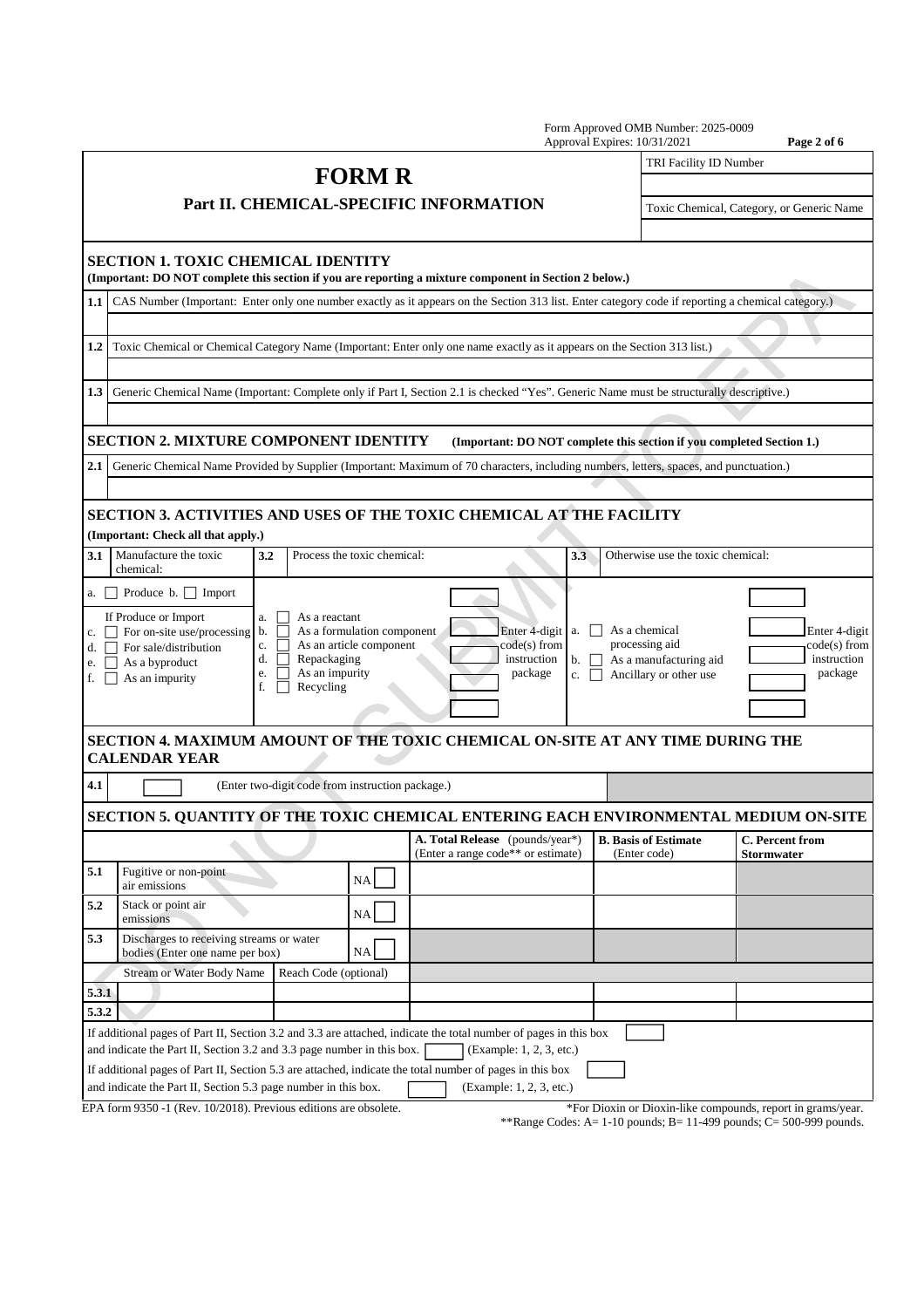|                     |                                                                                                                                   |           |                                                |                                             |              |                          |                             |      | Form Approved OMB Number: 2025-0009<br>Approval Expires: 10/31/2021 | Page 3 of 6                 |  |  |
|---------------------|-----------------------------------------------------------------------------------------------------------------------------------|-----------|------------------------------------------------|---------------------------------------------|--------------|--------------------------|-----------------------------|------|---------------------------------------------------------------------|-----------------------------|--|--|
|                     |                                                                                                                                   |           | <b>FORM R</b>                                  |                                             |              |                          |                             |      | TRI Facility ID Number                                              |                             |  |  |
|                     |                                                                                                                                   |           |                                                |                                             |              |                          |                             |      |                                                                     |                             |  |  |
|                     | Part II. CHEMICAL-SPECIFIC INFORMATION (CONTINUED)<br>Toxic Chemical, Category, or Generic Name                                   |           |                                                |                                             |              |                          |                             |      |                                                                     |                             |  |  |
|                     |                                                                                                                                   |           |                                                |                                             |              |                          |                             |      |                                                                     |                             |  |  |
| (continued)         | SECTION 5. QUANTITY OF THE TOXIC CHEMICAL ENTERING EACH ENVIRONMENTAL MEDIUM ON-SITE                                              |           |                                                |                                             |              |                          |                             |      |                                                                     |                             |  |  |
|                     |                                                                                                                                   | <b>NA</b> | A. Total Release (pounds/year*) (Enter a range | code** or estimate)                         |              |                          |                             |      | <b>B.</b> Basis of Estimate<br>(Enter code)                         |                             |  |  |
| 5.4-5.5             | Disposal to land on-site                                                                                                          |           |                                                |                                             |              |                          |                             |      |                                                                     |                             |  |  |
| 5.4.1               | Class I Underground<br><b>Injection Wells</b>                                                                                     |           |                                                |                                             |              |                          |                             |      |                                                                     |                             |  |  |
| 5.4.2               | Class II-V Underground<br><b>Injection Wells</b>                                                                                  |           |                                                |                                             |              |                          |                             |      |                                                                     |                             |  |  |
| 5.5.1A              | <b>RCRA Subtitle C landfills</b>                                                                                                  |           |                                                |                                             |              |                          |                             |      |                                                                     |                             |  |  |
| 5.5.1B              | Other landfills                                                                                                                   |           |                                                |                                             |              |                          |                             |      |                                                                     |                             |  |  |
| 5.5.2               | Land treatment/application<br>farming                                                                                             |           |                                                |                                             |              |                          |                             |      |                                                                     |                             |  |  |
| 5.5.3A              | RCRA Subtitle C surface<br>impoundments                                                                                           |           |                                                |                                             |              |                          |                             |      |                                                                     |                             |  |  |
| 5.5.3B              | Other surface impoundments                                                                                                        |           |                                                |                                             |              |                          |                             |      |                                                                     |                             |  |  |
| 5.5.4               | Other disposal                                                                                                                    |           |                                                |                                             |              |                          |                             |      |                                                                     |                             |  |  |
|                     | <b>Optional Waste Rock Piles Information</b><br>You may check this box if your Section 5.5 quantities include "waste rock piles." |           |                                                |                                             |              |                          |                             |      | Enter quantity of "waste rock piles" (pounds/year*)                 |                             |  |  |
|                     | SECTION 6. TRANSFER(S) OF THE TOXIC CHEMICAL IN WASTES TO OFF-SITE LOCATIONS                                                      |           |                                                |                                             |              |                          |                             |      |                                                                     |                             |  |  |
| 6.1                 | DISCHARGES TO PUBLICLY OWNED TREATMENT WORKS (POTWs)                                                                              |           |                                                |                                             |              |                          |                             |      | <b>NA</b>                                                           |                             |  |  |
| 6.1.                | POTW Name                                                                                                                         |           |                                                |                                             |              |                          |                             |      |                                                                     |                             |  |  |
| <b>POTW Address</b> |                                                                                                                                   |           |                                                |                                             |              |                          |                             |      |                                                                     |                             |  |  |
| City                |                                                                                                                                   |           | County                                         |                                             |              |                          | State                       |      |                                                                     | $\ensuremath{\mathrm{ZIP}}$ |  |  |
|                     | A. Quantity Transferred to this POTW<br>(pounds/year*) (Enter range code**or estimate)                                            |           |                                                | <b>B.</b> Basis of Estimate<br>(Enter code) |              |                          |                             |      | C. Disposal/Treatment (Enter code)                                  |                             |  |  |
| 1.                  |                                                                                                                                   |           | 1.                                             |                                             |              |                          |                             | 1. P |                                                                     |                             |  |  |
| 2.                  |                                                                                                                                   |           | 2.                                             |                                             |              |                          |                             | 2. P |                                                                     |                             |  |  |
| 3.                  |                                                                                                                                   |           | 3.                                             |                                             |              |                          |                             | 3. P |                                                                     |                             |  |  |
|                     | If additional pages of Part II, Section 6.1 are attached, indicate the total number of pages in this box                          |           |                                                |                                             |              |                          |                             |      |                                                                     |                             |  |  |
|                     | and indicate the Part II, Section 6.1 page number in this box.                                                                    |           |                                                |                                             |              | (Example: 1, 2, 3, etc.) |                             |      |                                                                     |                             |  |  |
|                     | SECTION 6.2 TRANSFERS TO OTHER OFF-SITE LOCATIONS                                                                                 |           |                                                |                                             | NA           |                          |                             |      |                                                                     |                             |  |  |
| 6.2.                | Off-Site EPA Identification Number (RCRA ID No.)                                                                                  |           |                                                |                                             |              |                          |                             |      |                                                                     |                             |  |  |
|                     | Off-Site Location Name:                                                                                                           |           |                                                |                                             |              |                          |                             |      |                                                                     |                             |  |  |
|                     | Off-Site Address:                                                                                                                 |           |                                                |                                             |              |                          |                             |      |                                                                     |                             |  |  |
| City                |                                                                                                                                   |           | County                                         |                                             | <b>State</b> |                          | $\ensuremath{\mathrm{ZIP}}$ |      | Country (non-US)                                                    |                             |  |  |
|                     | Is this location under control of reporting facility or parent company?                                                           |           |                                                |                                             |              |                          | Yes                         |      | No                                                                  |                             |  |  |
|                     | EPA form 9350 -1 (Rev. 10/2018). Previous editions are obsolete.                                                                  |           |                                                |                                             |              |                          |                             |      | *For Dioxin or Dioxin-like compounds, report in grams/year.         |                             |  |  |

\*\*Range Codes: A= 1-10 pounds; B= 11-499 pounds;  $\dot{C}$ = 500-999 pounds.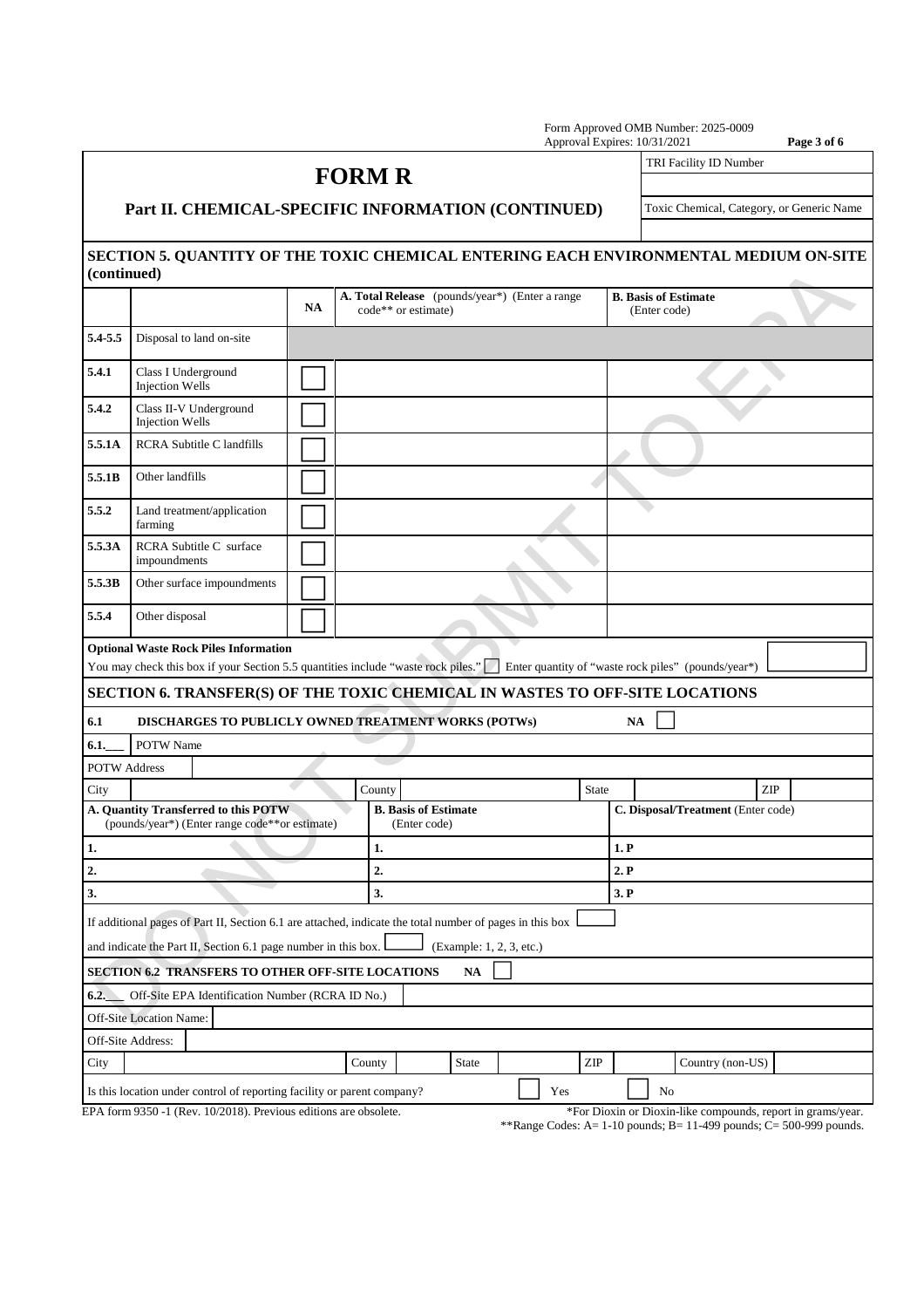|                                                                                                                                                                                |                                                    |                                             |                                                                            |                          | Approval Expires: 10/31/2021 | Page 4 of 6                                                                                                                                              |  |  |
|--------------------------------------------------------------------------------------------------------------------------------------------------------------------------------|----------------------------------------------------|---------------------------------------------|----------------------------------------------------------------------------|--------------------------|------------------------------|----------------------------------------------------------------------------------------------------------------------------------------------------------|--|--|
|                                                                                                                                                                                |                                                    |                                             |                                                                            |                          | TRI Facility ID Number       |                                                                                                                                                          |  |  |
|                                                                                                                                                                                | Part II. CHEMICAL-SPECIFIC INFORMATION (CONTINUED) | <b>FORM R</b>                               |                                                                            |                          |                              | Toxic Chemical, Category, or Generic Name                                                                                                                |  |  |
| SECTION 6.2. TRANSFERS TO OTHER OFF-SITE LOCATION (CONTINUED)                                                                                                                  |                                                    |                                             |                                                                            |                          |                              |                                                                                                                                                          |  |  |
| A. Total Transfer (pounds/year*)<br>(Enter a range code** or estimate)                                                                                                         |                                                    | <b>B.</b> Basis of Estimate<br>(Enter code) |                                                                            |                          |                              | C. Type of Waste Treatment/Disposal/<br><b>Recycling/Energy Recovery (Enter code)</b>                                                                    |  |  |
| 1.                                                                                                                                                                             |                                                    | 1.                                          |                                                                            |                          | 1. M                         |                                                                                                                                                          |  |  |
| 2.                                                                                                                                                                             |                                                    | 2.                                          |                                                                            |                          | 2. M                         |                                                                                                                                                          |  |  |
| 3.                                                                                                                                                                             |                                                    | 3.                                          |                                                                            |                          | 3. M                         |                                                                                                                                                          |  |  |
| 6.2                                                                                                                                                                            | Off-Site EPA Identification Number (RCRA ID No.)   |                                             |                                                                            |                          |                              |                                                                                                                                                          |  |  |
| Off-Site Location Name:                                                                                                                                                        |                                                    |                                             |                                                                            |                          |                              |                                                                                                                                                          |  |  |
| Off-Site Address:                                                                                                                                                              |                                                    |                                             |                                                                            |                          |                              |                                                                                                                                                          |  |  |
| City                                                                                                                                                                           |                                                    | County                                      | <b>State</b>                                                               | ZIP                      |                              | Country (non-US)                                                                                                                                         |  |  |
| Is this location under control of reporting facility or parent company?                                                                                                        |                                                    |                                             | Yes                                                                        | N <sub>o</sub>           |                              |                                                                                                                                                          |  |  |
| A. Total Transfer (pounds/year*)<br>(Enter a range code** or estimate)                                                                                                         |                                                    | <b>B.</b> Basis of Estimate<br>(Enter code) |                                                                            |                          |                              | C. Type of Waste Treatment/Disposal/<br><b>Recycling/Energy Recovery (Enter code)</b>                                                                    |  |  |
| 1.                                                                                                                                                                             |                                                    | 1.                                          |                                                                            |                          | 1. M                         |                                                                                                                                                          |  |  |
| 2.                                                                                                                                                                             |                                                    | $\overline{2}$                              |                                                                            |                          | 2. M                         |                                                                                                                                                          |  |  |
| 3.                                                                                                                                                                             |                                                    | 3.                                          |                                                                            |                          | 3. M                         |                                                                                                                                                          |  |  |
| SECTION 7A. ON-SITE WASTE TREATMENT METHODS AND EFFICIENCY                                                                                                                     |                                                    |                                             |                                                                            |                          |                              |                                                                                                                                                          |  |  |
|                                                                                                                                                                                |                                                    |                                             |                                                                            |                          |                              | Not Applicable (NA) - Check here if no on-site waste treatment method is applied to any waste stream containing the toxic chemical or chemical category. |  |  |
| a. General Waste Stream<br>(Enter code)                                                                                                                                        |                                                    |                                             | b. Waste Treatment Method(s) Sequence<br>(Enter 3- or 4-character code(s)) |                          |                              | c. Waste Treatment Efficiency<br>(Enter 2 character code)                                                                                                |  |  |
| 7A.1a                                                                                                                                                                          | 7A.1b                                              | 1                                           |                                                                            | $\overline{2}$           |                              | 7A.1c                                                                                                                                                    |  |  |
|                                                                                                                                                                                | 3<br>6                                             | $\overline{4}$<br>7                         |                                                                            | 5<br>8                   |                              |                                                                                                                                                          |  |  |
| 7A.2a                                                                                                                                                                          | 7A.2b                                              | 1                                           |                                                                            | $\overline{c}$           |                              | 7A.2c                                                                                                                                                    |  |  |
|                                                                                                                                                                                | 3<br>6                                             | $\overline{4}$<br>7                         |                                                                            | 5<br>8                   |                              |                                                                                                                                                          |  |  |
| 7A.3a                                                                                                                                                                          | 7A.3b                                              | 1                                           |                                                                            | $\overline{2}$           |                              | 7A.3c                                                                                                                                                    |  |  |
|                                                                                                                                                                                | 3<br>6                                             | $\overline{4}$<br>7                         |                                                                            | 5<br>8                   |                              |                                                                                                                                                          |  |  |
| 7A.4a                                                                                                                                                                          | 7A.4b                                              | $\mathbf{1}$                                |                                                                            | $\overline{c}$           |                              | 7A.4c                                                                                                                                                    |  |  |
|                                                                                                                                                                                | 3<br>6                                             | $\overline{4}$<br>$\tau$                    |                                                                            | 5<br>8                   |                              |                                                                                                                                                          |  |  |
| 7A.5a                                                                                                                                                                          | 7A.5b                                              | $\mathbf{1}$                                |                                                                            | $\sqrt{2}$               |                              | 7A.5c                                                                                                                                                    |  |  |
|                                                                                                                                                                                | 3<br>6                                             | 4<br>7                                      |                                                                            | $\sqrt{5}$<br>8          |                              |                                                                                                                                                          |  |  |
| If additional pages of Part II, Section 6.2/7.A are attached, indicate the total number of pages in this<br>and indicate the Part II, Section 6.2/7.A page number in this box. |                                                    |                                             |                                                                            | (Example: 1, 2, 3, etc.) | box                          |                                                                                                                                                          |  |  |

EPA form 9350 -1 (Rev. 10/2018). Previous editions are obsolete. \*For Dioxin or Dioxin-like compounds, report in grams/year.

\*\*Range Codes: A=  $1-10$  pounds; B=  $11-499$  pounds; C= 500-999 pounds.

Form Approved OMB Number: 2025-0009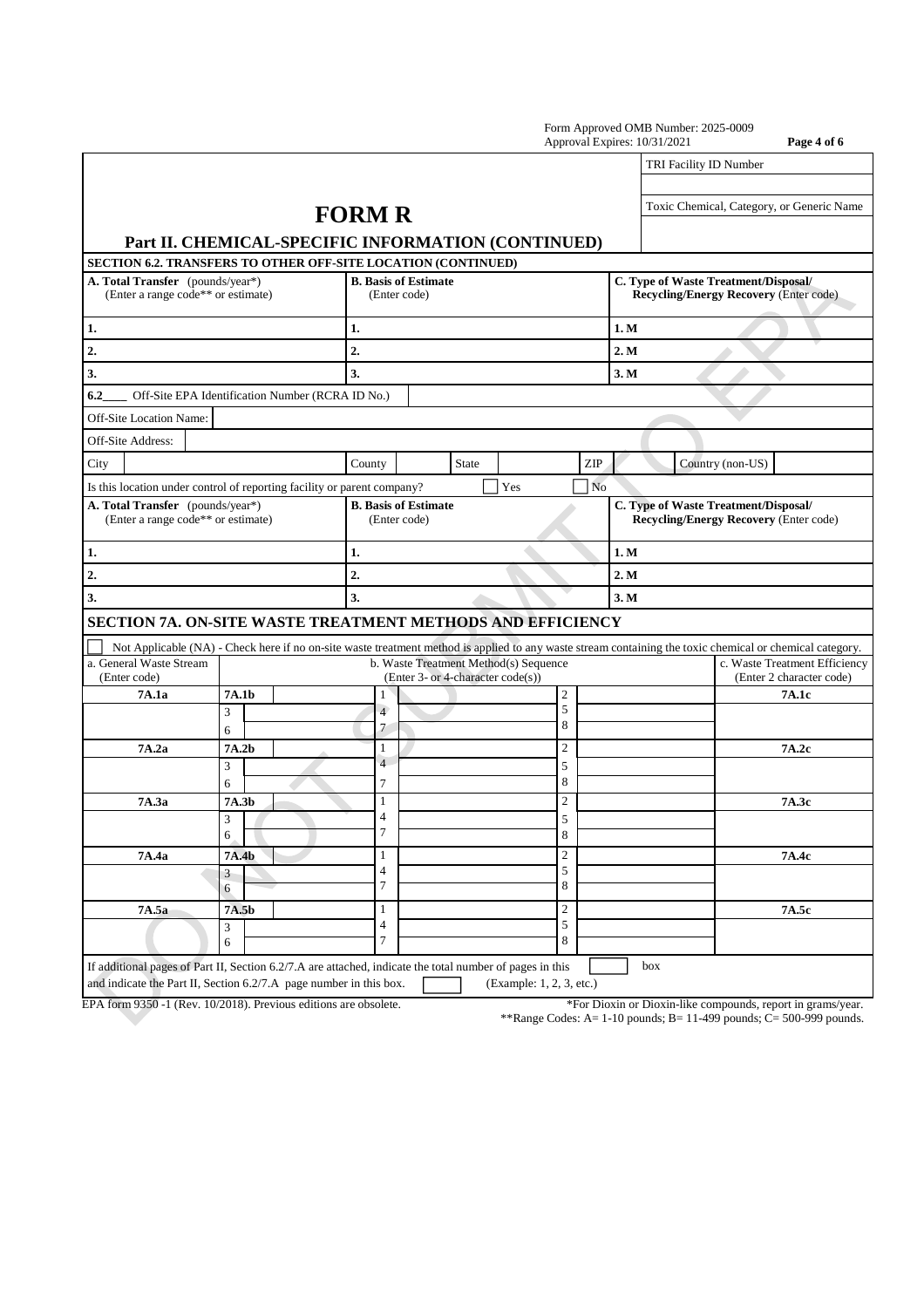|            |                                                       |                                                                                                                             |                                              |                                                          |                                          |  | Form Approved OMB Number: 2025-0009<br>Approval Expires: 10/31/2021 |  |                                                         |                            | Page 5 of 6           |
|------------|-------------------------------------------------------|-----------------------------------------------------------------------------------------------------------------------------|----------------------------------------------|----------------------------------------------------------|------------------------------------------|--|---------------------------------------------------------------------|--|---------------------------------------------------------|----------------------------|-----------------------|
|            |                                                       |                                                                                                                             |                                              |                                                          |                                          |  |                                                                     |  | TRI Facility ID Number                                  |                            |                       |
|            |                                                       |                                                                                                                             |                                              | <b>FORM R</b>                                            |                                          |  |                                                                     |  |                                                         |                            |                       |
|            |                                                       | Part II. CHEMICAL-SPECIFIC INFORMATION (CONTINUED)                                                                          |                                              |                                                          |                                          |  |                                                                     |  | Toxic Chemical, Category, or Generic Name               |                            |                       |
|            |                                                       | <b>SECTION 7B. ON-SITE ENERGY RECOVERY PROCESSES</b>                                                                        |                                              |                                                          |                                          |  |                                                                     |  |                                                         |                            |                       |
|            | <b>NA</b>                                             | Check here if no on-site energy recovery is applied to any waste stream containing the toxic chemical or chemical category. |                                              |                                                          |                                          |  |                                                                     |  |                                                         |                            |                       |
|            |                                                       | Energy Recovery Methods (Enter 3-character code(s))                                                                         |                                              |                                                          |                                          |  |                                                                     |  |                                                         |                            |                       |
|            |                                                       | $\mathbf{1}$                                                                                                                | 2                                            |                                                          | 3                                        |  |                                                                     |  |                                                         |                            |                       |
|            |                                                       | <b>SECTION 7C. ON-SITE RECYLING PROCESSES</b>                                                                               |                                              |                                                          |                                          |  |                                                                     |  |                                                         |                            |                       |
|            | NA                                                    | Check here if no on-site recycling is applied to any waste stream containing the toxic chemical or chemical category.       |                                              |                                                          |                                          |  |                                                                     |  |                                                         |                            |                       |
|            |                                                       | Recycling Methods (Enter 3-character code(s))                                                                               |                                              |                                                          |                                          |  |                                                                     |  |                                                         |                            |                       |
|            |                                                       | 1.1                                                                                                                         | 2.                                           |                                                          | 3.                                       |  |                                                                     |  |                                                         |                            |                       |
|            |                                                       | <b>SECTION 8. SOURCE REDUCTION AND WASTE MANAGEMENT</b>                                                                     |                                              |                                                          |                                          |  |                                                                     |  |                                                         |                            |                       |
|            |                                                       |                                                                                                                             |                                              |                                                          | Column A<br>Prior Year<br>(pounds/year*) |  | Column B<br><b>Current Reporting</b><br>Year (pounds/year*)         |  | Column <sub>C</sub><br>Following Year<br>(pounds/year*) | Column D<br>(pounds/year*) | Second Following Year |
|            |                                                       | 8.1 - 8.7 Production-Related Waste Managed                                                                                  |                                              |                                                          |                                          |  |                                                                     |  |                                                         |                            |                       |
|            |                                                       | 8.1a   Total on-site disposal to Class I Underground Injection Wells,<br>RCRA Subtitle C landfills, and other landfills     |                                              |                                                          |                                          |  |                                                                     |  |                                                         |                            |                       |
| 8.1b       |                                                       | Total other on-site disposal or other releases                                                                              |                                              |                                                          |                                          |  | $\rightarrow$                                                       |  |                                                         |                            |                       |
| 8.1c       |                                                       | Total off-site disposal to Class I Underground Injection Wells,<br>RCRA Subtitle C landfills, and other landfills           |                                              |                                                          |                                          |  |                                                                     |  |                                                         |                            |                       |
| 8.1d       | Total other off-site disposal or other releases       |                                                                                                                             |                                              |                                                          |                                          |  |                                                                     |  |                                                         |                            |                       |
| 8.2        |                                                       | Quantity used for energy recovery on-site                                                                                   |                                              |                                                          |                                          |  |                                                                     |  |                                                         |                            |                       |
| 8.3        |                                                       | Quantity used for energy recovery off-site                                                                                  |                                              |                                                          |                                          |  |                                                                     |  |                                                         |                            |                       |
| 8.4        |                                                       | Quantity recycled on-site                                                                                                   |                                              |                                                          |                                          |  |                                                                     |  |                                                         |                            |                       |
| 8.5        |                                                       | Quantity recycled off-site                                                                                                  |                                              |                                                          |                                          |  |                                                                     |  |                                                         |                            |                       |
| 8.6        |                                                       | Quantity treated on-site                                                                                                    |                                              |                                                          |                                          |  |                                                                     |  |                                                         |                            |                       |
| 8.7        |                                                       | Quantity treated off-site                                                                                                   |                                              |                                                          |                                          |  |                                                                     |  |                                                         |                            |                       |
| 8.8<br>8.9 | $\Box$                                                | Non-Production-Related Waste Managed**<br>Production ratio or $\Box$                                                        |                                              | Activity ratio (select one and enter value to the right) |                                          |  |                                                                     |  |                                                         |                            |                       |
| 8.10       |                                                       | Did your facility engage in any newly implemented source reduction activities for this chemical during the reporting year?  |                                              |                                                          |                                          |  |                                                                     |  |                                                         |                            |                       |
|            |                                                       | If so, complete the following section; if not, check NA.                                                                    |                                              |                                                          | <b>NA</b>                                |  |                                                                     |  |                                                         |                            |                       |
|            | <b>Source Reduction Activities</b><br>(Enter code(s)) |                                                                                                                             | Methods to Identify Activity (Enter code(s)) |                                                          |                                          |  | Estimated annual reduction<br>(Enter code(s)) (optional)            |  |                                                         |                            |                       |
| 8.10.1     |                                                       |                                                                                                                             | a.                                           |                                                          | b.                                       |  | c.                                                                  |  |                                                         | d.                         |                       |
| 8.10.2     |                                                       |                                                                                                                             | a.                                           |                                                          | b.                                       |  | c.                                                                  |  |                                                         | d.                         |                       |
| 8.10.3     |                                                       |                                                                                                                             | a.                                           |                                                          | b.                                       |  | c.                                                                  |  |                                                         | d.                         |                       |
| 8.10.4     |                                                       |                                                                                                                             | a.                                           |                                                          | b.                                       |  | c.                                                                  |  |                                                         | d.                         |                       |

EPA form 9350 -1 (Rev. 10/2018). Previous editions are obsolete. \*For Dioxin or Dioxin-like compounds, report in grams/year.

\*\*Includes quantities released to the environment or transferred off-site as a result of remedial actions, catastrophic events, or other one-time events not associated with production processes